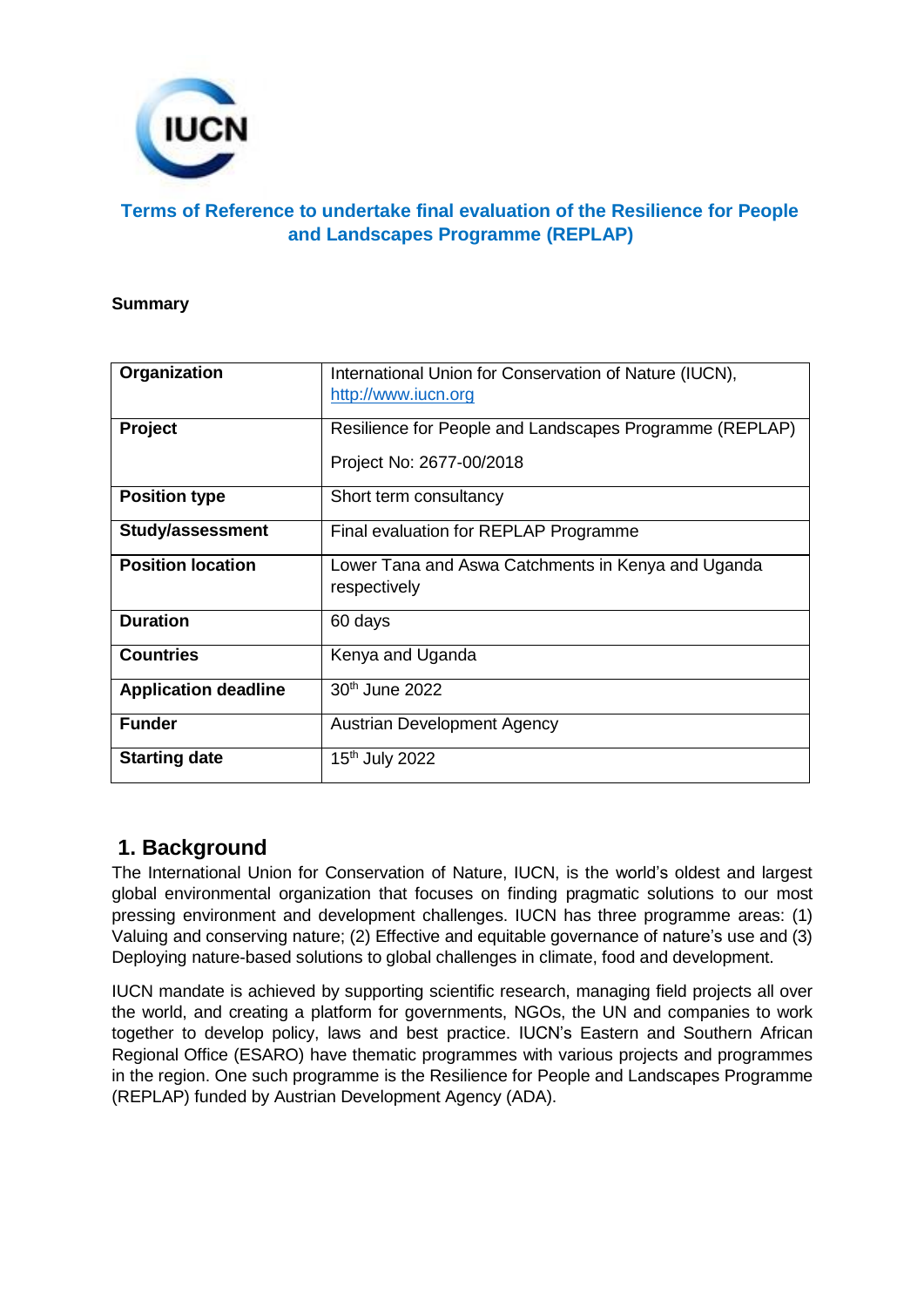

The REPLAP (Sept 2019-August 2022) is a three year programme being implemented in the Lower Tana sub-catchment in Kenya and Upper Aswa-Agago sub-catchment in Uganda*.* These are arid and semi-arid (ASAL) areas where communities within the catchments face multiple challenges including recurrent droughts and floods and resource use conflicts that hinder development and livelihood strategies.

The REPLAP builds on a two phase Building Drought Resilience (BDR) Project which was implemented in the same landscapes between 2012-2018. BDR phase 1 (2012-2014) targeted to build resilience of dryland communities within the river catchments to the impacts of increasingly severe and frequent drought, through strengthened ecosystem management and adaptive capacity and used IUCN resilience framework as building*.* The BDR phase 1 project proved a success hence recommendation to scale up the successful approaches and consolidate the achievements of BDR Phase 1 was made by the Mid-Term Review in July 2014. Phase 2 (2015-2018) consolidated the gains and scaled up the approaches at landscape level in Lower Tana sub-catchment in Kenya and 5 districts in Upper Aswa-Agago sub-catchment located in Nile Water Management Zone in Uganda.

REPLAP is a foundational contribution to the regional multi-year Resilience Programme in Eastern and Southern Africa's rangelands which will contribute to increasing natural resource management capacity of communities and stakeholders within the target catchments. The overall objective of the REPLAP is to strengthen t*he resilience of communities to the impacts of increasingly severe and frequent climate disasters within well-managed and functioning river catchments and ecosystems over a 3-year period. The output areas of the programme are:*

**Output 1:** Institutional governance strengthened for climate resilience. Consolidation of the climate-responsive mitigation and adaptation plans developed to support institutional strengthening, capacity building and learning at national and sub-national levels.

**Output 2:** Sustainable catchment restoration and management: Integrity, functioning and productivity of catchments and ecosystems is enhanced by appropriate techniques for restoration, and sustainable management

**Output 3:** Climate adaptive livelihoods systems supported: Climate resilient value chains that promote enterprise development are strengthened and are underpinned by innovative inclusive finance models including the CECF.

## **2. Location**

In Kenya, the REPLAP build on the BDR project sites which are located in the Lower Tana River Basin (Tana River and Garissa Counties), particularly in the six sub-catchments of Tula, Al-Amin Moju, Bangale, Saka, Kasha and Khorweyne and an additional 4 sub catchments where the REPLAP will be scaled up, targeting a total of 124,000 beneficiaries. The main implementing partner is Water Resource Management Authority (WRMA) and other partners including national and county government institutions (National Drought Management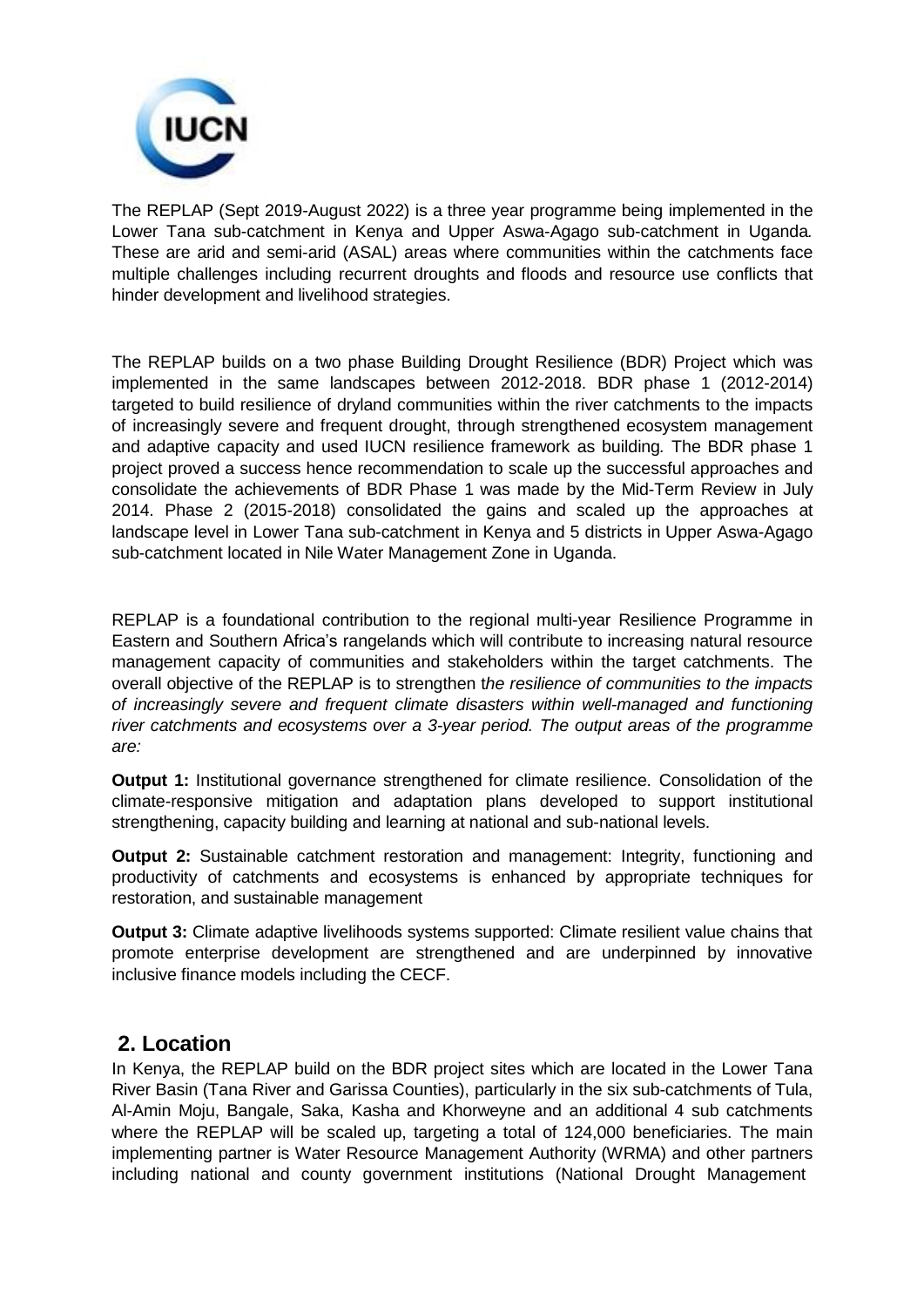

Authority, Water, Forest and Wildlife, Livestock, Agriculture, Irrigation, NEMA, Administration), civil society organizations and communities. In Uganda, the BDR project was implemented in 8 parishes within 5 districts of Lira, Otuke, Alebtong, Agago and Amuria/Kapelebyong within the Aswa-Agago sub catchment. The REPLAP will scale up to an additional 5 parishes within the same 5 districts in the landscape, targeting a total of 80,000 beneficiaries.

# **3. Purpose and objectives of the evaluation**

The purpose of the programme evaluation is to assess the impact of the REPLAP programme in delivering its intended objectives at scale, based on the project objectives and log frame. The evaluation will help in understanding to what extent the project phase has delivered its intended results, and whether and how it has responded to actual needs in an effective manner in the two countries (Kenya and Uganda) selected for the evaluation. It will help to identify critical evidence and learning on what implementation strategies have worked and may not have worked, which can be considered in any potential future phases of the project.

By looking at longer-term sustainability and collecting evidence on successful strategies, the evaluation will also help to inform future project strategies that are sustainable and responsive to the needs of local communities.

In line with IUCN's Requirements for Monitoring and Evaluation, all projects with a value over CHF500,000 have to undergo evaluation at the end of the project.

This evaluation is forward looking and will effectively capture lessons learnt as well as challenges faced. This evaluation is intended to be independent external reflection on the project, which will complement internal reflection cycles implemented by the IUCN, and more so engagements with ADA for potential of next phase of the project. The evaluation reflects on 3 years of implementation, assessing against the OECD DAC criteria<sup>1</sup> of relevance, coherence, effectiveness, Efficiency, impact, efficiency, and sustainability of the program.

## **4. Evaluation scope.**

The final evaluation is being commissioned by IUCN with approval of ADA in order to understand and document the main results and impact of the programme on the target landscapes and beneficiary communities. It will further explore how IUCN and stakeholders have contributed to those impacts or roles they have played in those changes. This will inform IUCN, ADA, project partners (WRA) and local communities on key impact areas and support in understanding improvement needs for future similar programming.

The final evaluation will focus on assessing the programme as a whole and will assess formative aspects (assesses the design and theory of change of the programme), process (assesses the implementation process of the programme) and impact / results brought by it.

 $^{\rm 1}$  INCLUDE HERE THE FOOTNOTE TO WHERE THE OECD DAC EVALUATION CRITERIA ARE DEFINED. https[://www.oecd.org/dac/evaluation/revised-evaluation-criteria-dec-2019.pdf](http://www.oecd.org/dac/evaluation/revised-evaluation-criteria-dec-2019.pdf)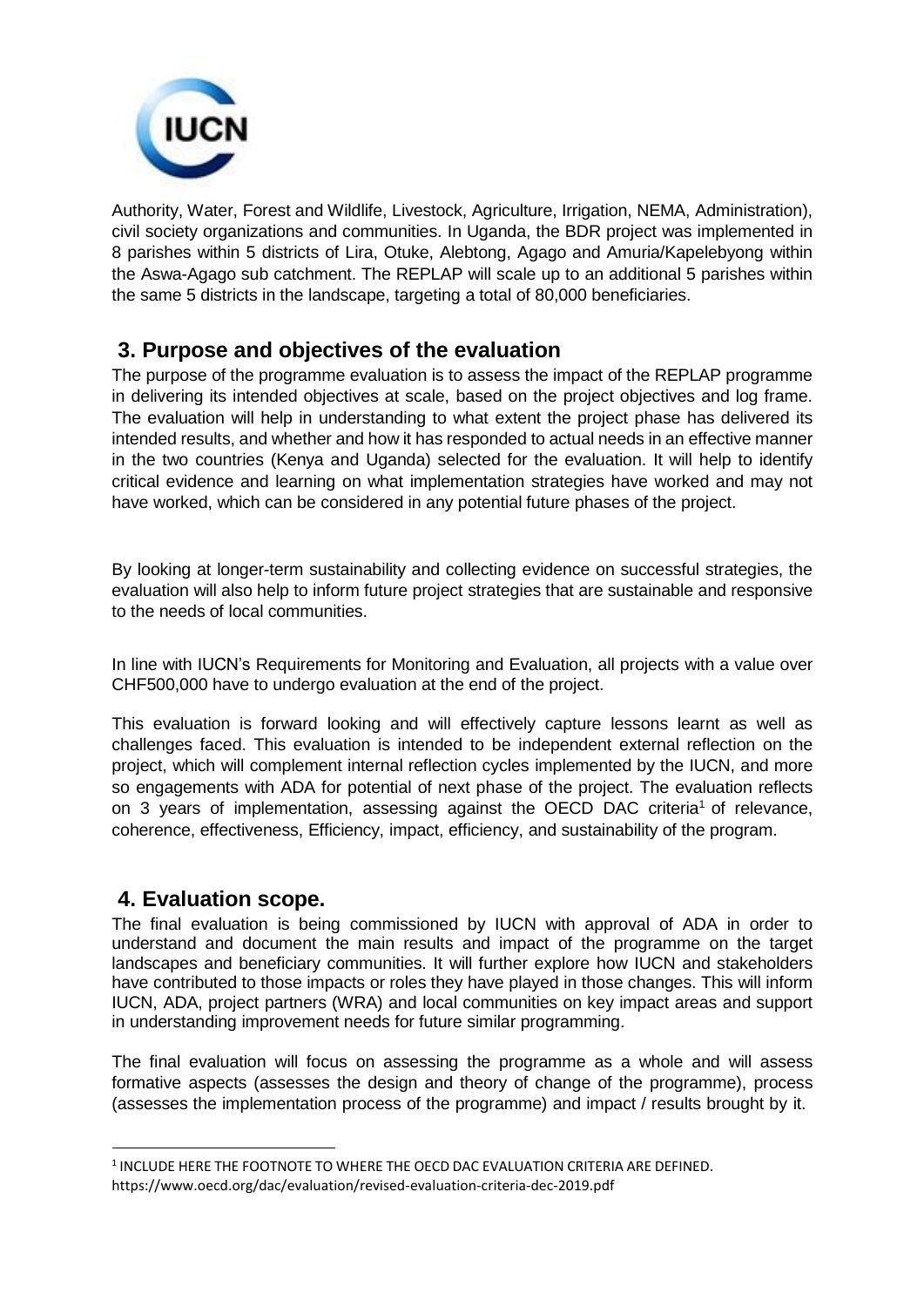

The period that the final evaluation will cover is focused on the implementation process from the 1<sup>st</sup> September 2019 to 31<sup>st</sup> August 2022.

## **5. Intended Users:**

The evaluation is intended to benefit the primary users who have been instrumental in implementing the programme, as well as secondary users whose actions, plans and programmes can benefit at scale from the findings of this evaluation. The primary users for the evaluation are ADA, IUCN programme teams, local target communities, Water Resource Users Associations, Water Resource Authority in Kenya, and other local stakeholders; County governments of Garrisa and Tana river in Kenya. Likewise, in Uganda, this includes Ministry of Water and Environment, District Local Governments in Lira, Otuke, Alebtong, Amuria and Agago in Uganda as well as Aswa Catchment Management Committee. The secondary users include other government institutions, private sector, academia, and civil society organisations operating within the target landscape, other government.

# **6. Evaluation Methods**

The evaluation will mostly rely on guided evaluation questions aimed at providing detailed impact of the programme as listed below;

### **Relevance:**

- To what extent has the project responded to the actual needs of target stakeholders and beneficiaries, including specific needs based on gender and diversity aspects?
- To what extend was the theory of change / spheres of influence model relevant?
- Are the activities and outputs of the programme consistent with the overall goal and the attainment of its objectives?

### **Effectiveness:**

- To what extent have the project objectives and expected results been achieved?
- What were the major factors influencing the achievement or non-achievement of different the objectives? Reflection on various factors: internal and external, operational and programmatic, components of the project etc.
- To what extent has the project contributed to building the resilience of the people, ecosystems and livelihoods within the project area?
- How have the project outcomes influenced or been influenced by the specific government programmes within project area on drought resilience, catchment management, natural resource governance and livelihoods enhancement?

### **Efficiency (of Project Implementation):**

 Was the process of achieving results efficient? Specifically did the actual or expected results (outputs and outcomes) justify the costs incurred? Were the resources effectively utilized?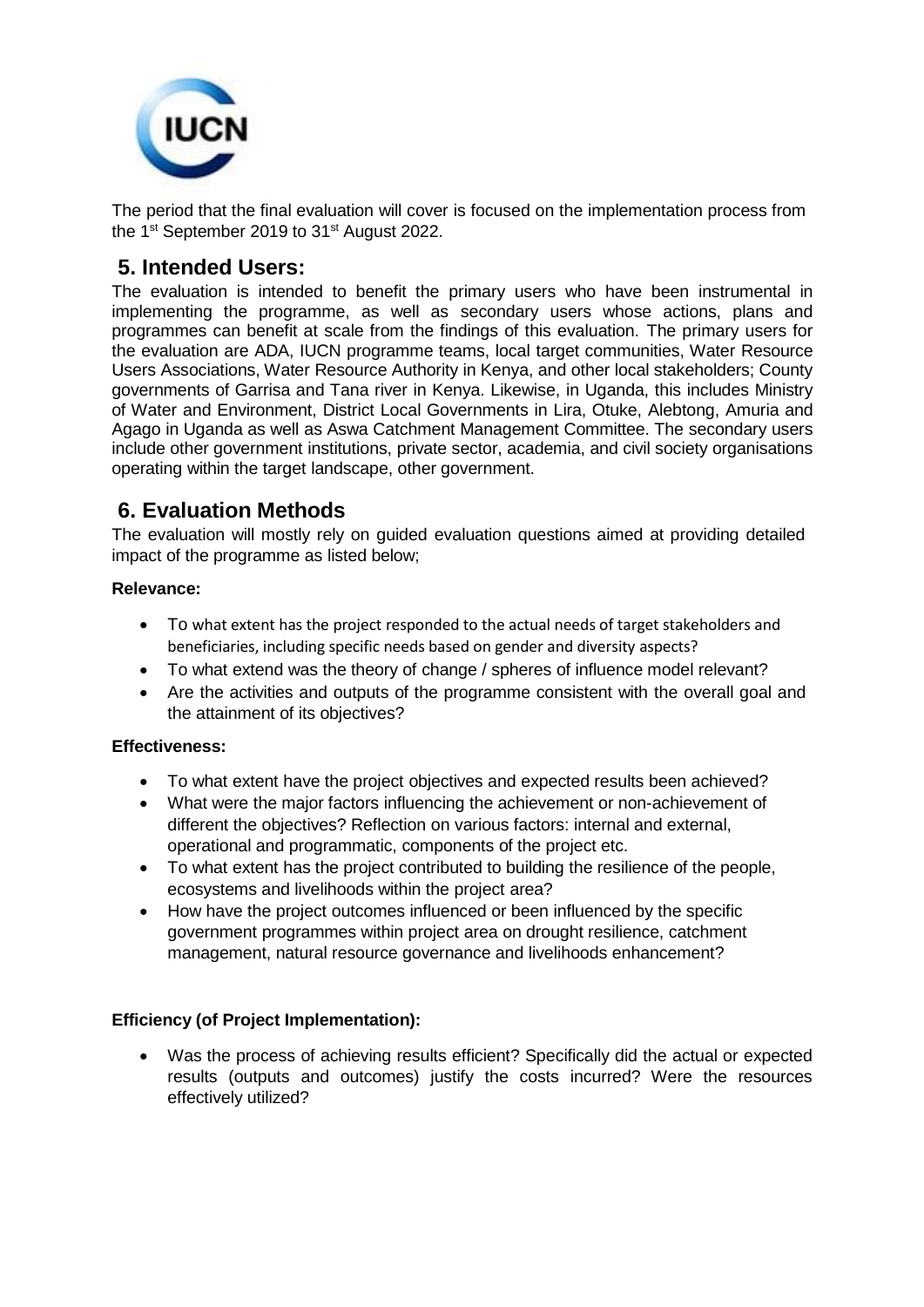

- Did project activities overlap and duplicate other similar interventions (funded nationally and/or by other donors? Are there more efficient ways and means of delivering more and better results (outputs and outcomes) with the available inputs?
- Could a different approach have produced better results?
- How efficient were the management and accountability structures of the project?

#### **Impact:**

- What difference/changes or effects has the project made or is making in the target landscapes or ecosystems?
- What real difference/changes has the activity made to the lives of the target group?

#### **Sustainability**

- What is the likelihood of continuation and sustainability of project outcomes and benefits after completion of the project?
- What were the major factors which influenced the achievement or non-achievement of sustainability of the programme or project (including covid 19)

#### **Gender mainstreaming**

 To which extent was the project design and implementation been responsive to gender and social inclusion? How successful was the project in implementing its gender action plan?

#### **Environmental and social safeguards:**

 How effective was the project in the compliance or implementation of relevant environmental and social safeguards?

### **Methodology:**

The evaluator(s) are invited to **propose their methodology for the conduct of the final evaluation**. Ideally, **a mixed-method approach** will be followed balancing suitable biophysical and socio-economic quantitative and qualitative methodologies and allowing to draw on different sources and triangulating information. Additionally, a participatory approach will be followed throughout the evaluation, coupled inclusive (consultations with all stakeholders, such as gender, youth, age, disability and other vulnerability considerations), sensitive of social norms and practices, and ethical in data collection practices (safety, informed consent, etc). This is especially important for the methodology of the evaluation, for example, it is encouraged to suggest different methods which include local community members being active agents for data collection and even analysis as well such as engagement of local enumerators. Findings and analysis will be disaggregated by age and gender.

Evaluators will be encouraged to use participatory and qualitative methods for data collection and data analysis, along with quantitative methods for measuring the changes, in line with the overall theory of change of the project. Additionally, since one of the objectives of the final evaluation is to understand the contribution of the project towards change at various levels in the project's theory of change, the, evaluator is encouraged to suggest different methodologies, which can provide answers in a valid and reliable manner.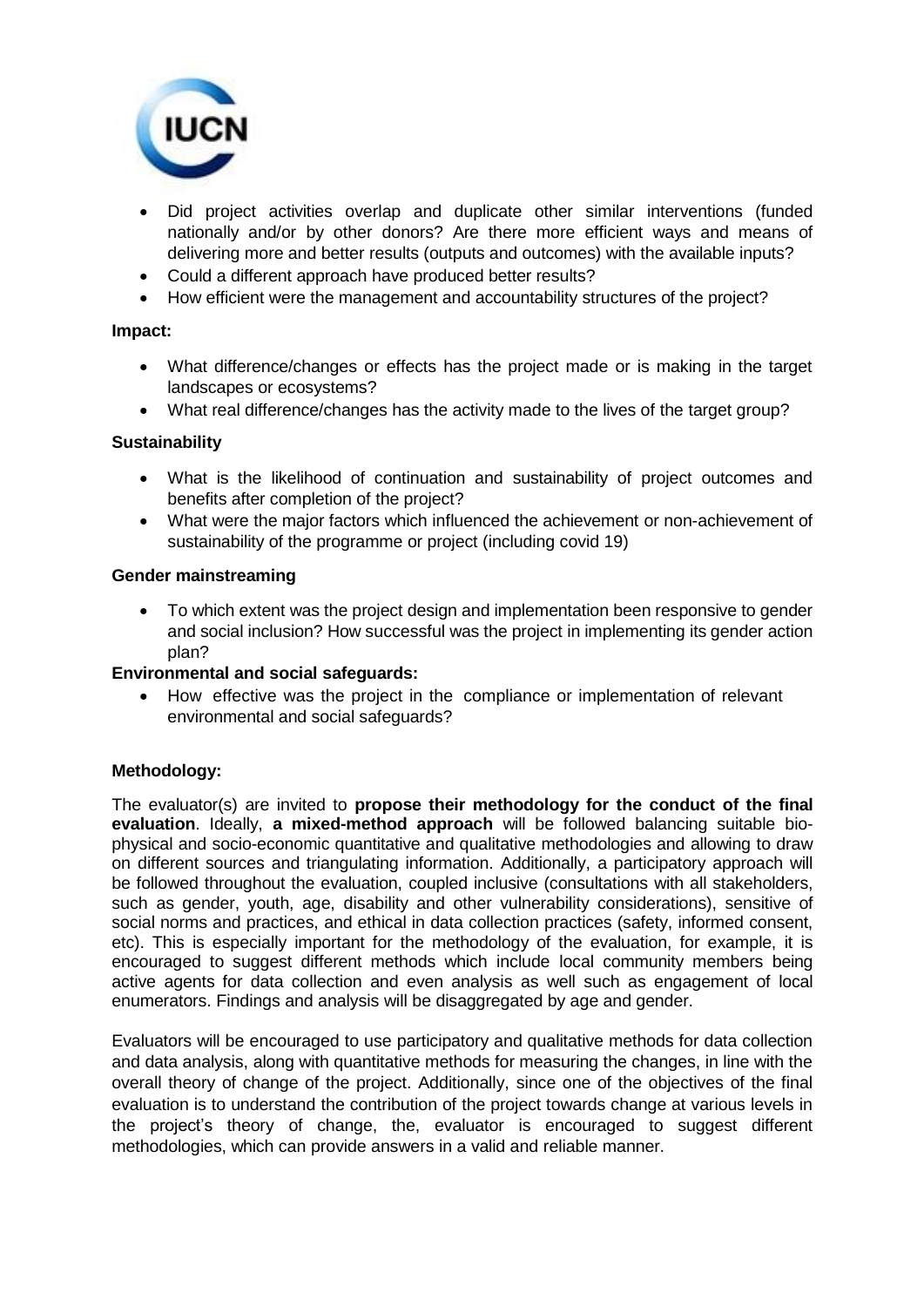

Evaluator will be provided with secondary sources including:

- Project proposal
- Project baseline report and data
- M&E results framework
- Log frame and direct activity reports among others.
- Project theory of change
- All reports submitted to ADA as part of semi-annual reports.

At the same time, the evaluator shall consider other relevant internal or external secondary data sources. Specifically, the evaluation will compare baseline (pre-project intervention) data in both project treatment and non-treatment groups with end-line data to demonstrate the treatment effect/impact of the project as a result of the various project interventions

The primary sources of data will include IUCN staff, partners and project stakeholders such as Water Resource Authority in Kenya, Aswa Catchment Management Committee in Uganda, local water resource user associations, County governments of Garrisa and Tana River (Kenya) and District Local Governments in Lira, Otuke, Alebtong, Amuria and Agago (Uganda). All data collection methods will be gender appropriate.

# **7. Logistics:**

Logistical arrangements for transportation to and from the locations of data collection within the country will be partly arranged by the IUCN in Kenya and Uganda, depending on the location and its accessibility. The group discussions and meetings with community members will be arranged together with IUCN and partner organizations. These arrangements will be pre-agreed before starting the field works.

### **8. Deliverables**

The evaluators are expected to deliver following deliverables:

**Inception report** (Refer to ADA project evaluation guidelines, Annex 5 page 46)<sup>2</sup>

**Validation workshop:** This will include virtual workshop with stakeholders and project teams to share the information and validate the findings in most appropriate manner.

**Results Assessment Form (**Refer to ADA Project guidelines, pages 32-33)

**Evaluation Final Report,** not more than 30-35 pages, written in simple English. Any additional information should be provided in Annexes.

In addition, the final report shall contain following outline:

<sup>&</sup>lt;sup>2</sup>[https://www.entwicklung.at/fileadmin/user\\_upload/Dokumente/Evaluierung/Evaluierungs\\_Leitfaeden/Guide](https://www.entwicklung.at/fileadmin/user_upload/Dokumente/Evaluierung/Evaluierungs_Leitfaeden/Guidelines_for_Programme_and_Project_Evaluations_ADA_2020.pdf) lines for Programme and Project Evaluations ADA 2020.pdf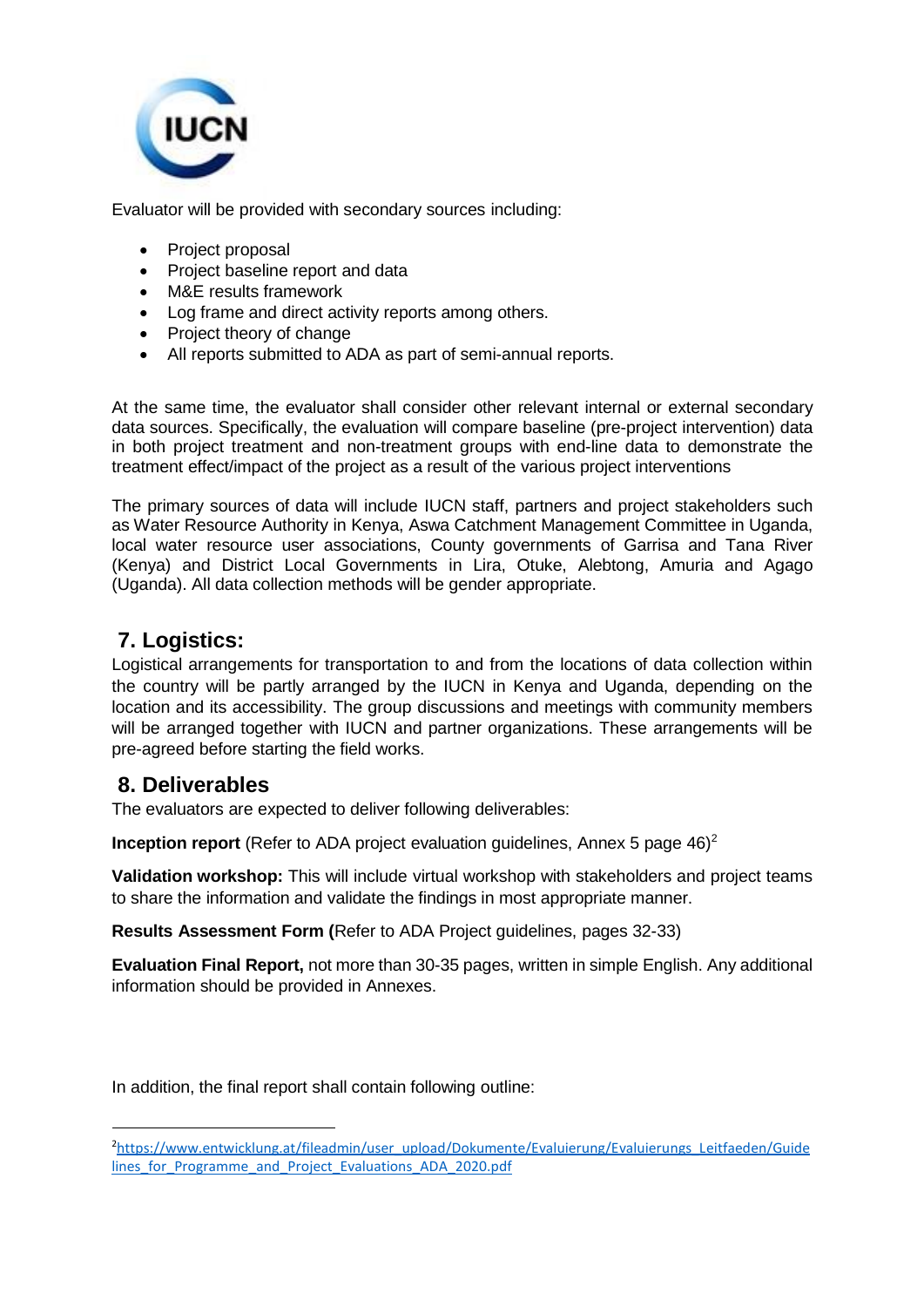

- 1. Executive Summary
- 2. Introduction
- 3. Background and Context Analysis
- 4. Evaluation Design and Approach
- 4.1. Methodological Approach
- 4.2. Data Collection and Analysis Tools
- 4.3. Limitations, Risks and Mitigations Measures
- 5. Findings 6. Conclusions
- 7. Recommendations
- 8. Annexes
	- Results Assessment Form
	- Presentation of evidence along assessment grid per evaluation question
	- Instruments for data collection
	- List of interview partners (anonymised)
	- Bibliography
	- Evaluation ToR Additional annexes as deemed useful

The contract agreement between IUCN and the evaluator/s will be based on these deliverables.

### **9. Evaluation team**

IUCN encourages competent and experienced M&E companies/firms to apply for this consultancy service. The main requirement is the experience in the region, and usage of innovative and mixed methods approaches.

The evaluator (or enumerators engaged in the data collection) is expected to speak *Kiswahili* language in Kenya and *Luo* for Uganda. If required, IUCN can also provide support in finding the local enumerators / data collection team

The team will consist of at least 3 people, including (1) Team leader with a postgraduate degree (at least Master's degree in M&E, Natural Resource Management, Water Resources Management or related field) from recognized university and with over 10 years' demonstrated experience in participatory evaluation and research methodologies in Kenya or Uganda, demonstrated experience in designing, gender sensitive research methodologies, tools and analysis; demonstrated experience in conducting / analysing outcomes mapping evaluations / outcomes harvesting assessments (Desirable); excellent English communication and writing skills. The team leader will have the overall responsibility for the design and implementation of the evaluation, writing of the report, and timely submission of the draft and final version. Detailed responsibilities of each team member shall be determined at the beginning of the mission and outlined in the methodology.

(2) A Kenyan and a Ugandan with a postgraduate degree (at least Master's degree in environment and natural resources or related fields) from recognized university and with over 10 years' of experience and background in climate change adaptation or resilience in ASALs. The team will have complementary skills covering programme design and implementation,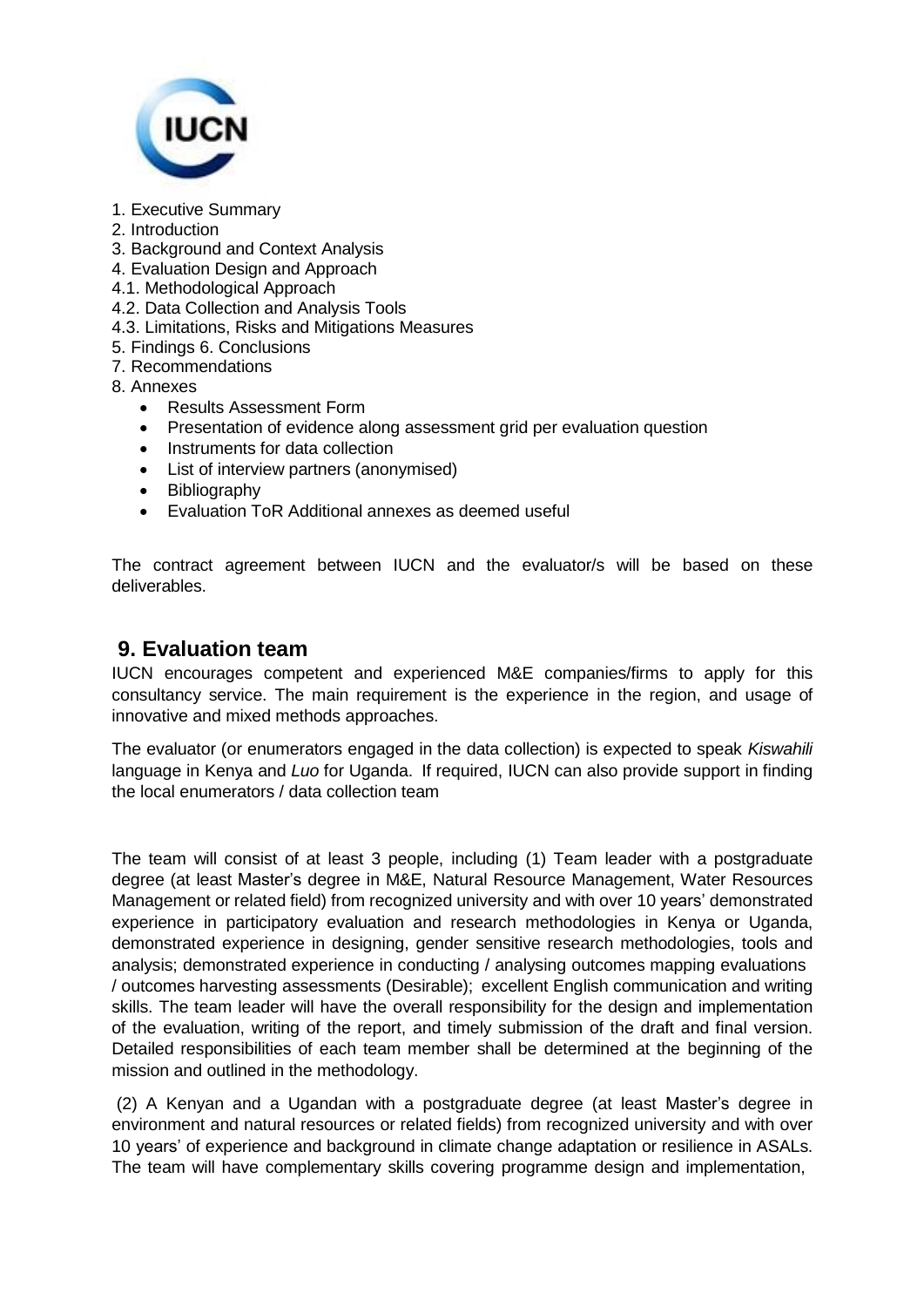

programme review, natural resources management especially community participation, policy and institutional processes more so in natural resources management in ASALs. The international expert will be the team leader, with considerable prior experience in evaluation methodologies and principles.

(3) A socio-economist or gender expert with at least 10 years' experience in undertaking programme evaluations, preferably within ASALS in Kenya and Uganda

(4) The evaluation team shall provide evidence and reference for previous mid-term or end or project evaluation for projects of similar nature or scope in the last 3 years.

**NB:** Only a single firm/teams of consultants will be hired, with one expert/team focussing on Kenya and another expert/team focusing on Uganda. A single report will be produced covering findings for both Kenya and Uganda components of the project. Therefore on your technical and financial proposals, please specify which country you are applying for and if for both, also mention in the proposals.

| N <sub>0</sub> . | <b>Criteria</b>                                                                                                                                                                | <b>Points</b> |
|------------------|--------------------------------------------------------------------------------------------------------------------------------------------------------------------------------|---------------|
| 1.               | <b>Clarity and completeness of the Proposal</b>                                                                                                                                | 10            |
| 2.               | <b>Approach and Methodology</b>                                                                                                                                                |               |
| 2.1              | <b>Critical analysis</b> of the project objectives and the TOR                                                                                                                 | 10            |
| 2.2              | Conceptual and methodological approach                                                                                                                                         |               |
|                  | Description of the conceptual and methodological approach including<br>experimental designs, sample size and power calculations (30 pt.)                                       | 30            |
| 2.3              | Operationalisation of the approach and Methodology                                                                                                                             |               |
|                  | Working programme / working schedule for delivery of outputs (20 pt.),                                                                                                         | 30            |
|                  | Staffing schedule and task assignment descriptions (5 pt.),                                                                                                                    |               |
|                  | Work organisation, back-up services, quality control, logistics (5 pt.)                                                                                                        |               |
| 3.               | <b>Consultants Competencies</b>                                                                                                                                                |               |
| 3.1              | Education: Master's in relevant field (10 pt.);                                                                                                                                |               |
|                  | Work experience: 10 years relevant experience including Mid-term or<br>end of project evaluations Impact assessments, socio-economic and<br>biophysical assessments, (10 pt.). | 20            |
| Total (maximum)  |                                                                                                                                                                                | 100           |

# **10. Evaluation Criteria**